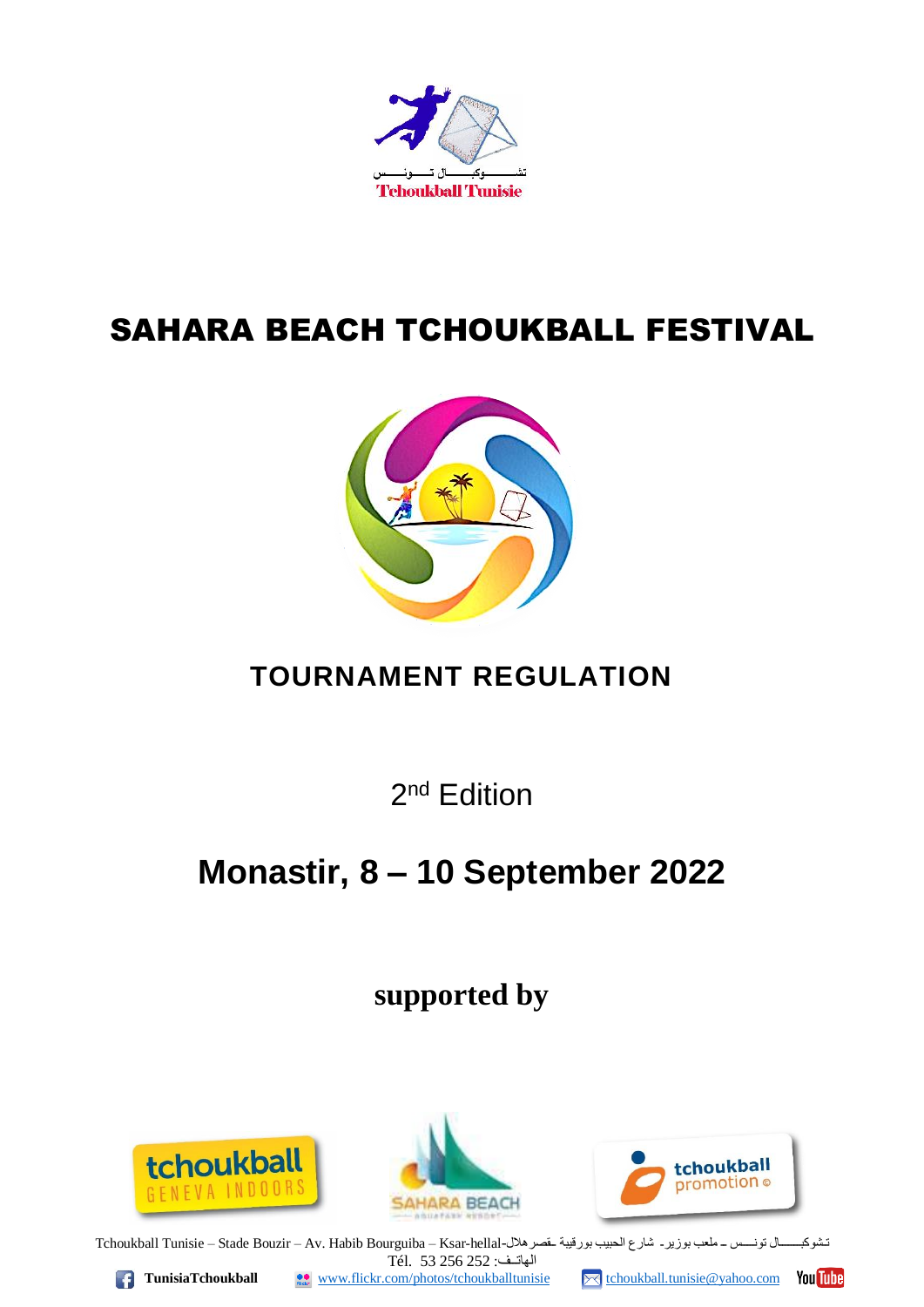### **Contents**

- 1. Categories
- 2. Tournament Schedule
- 3. Registration & Payment
- 4. Host City Info



تـشوكبــــــــال تونــــس ـــ ملعب بوزير ــ شارع الحبيب بورقيبة ــقصرهلال-Tchoukball Tunisie – Stade Bouzir – Av. Habib Bourguiba – Ksar-hellal الهاتــف: 252 256 53 .Tél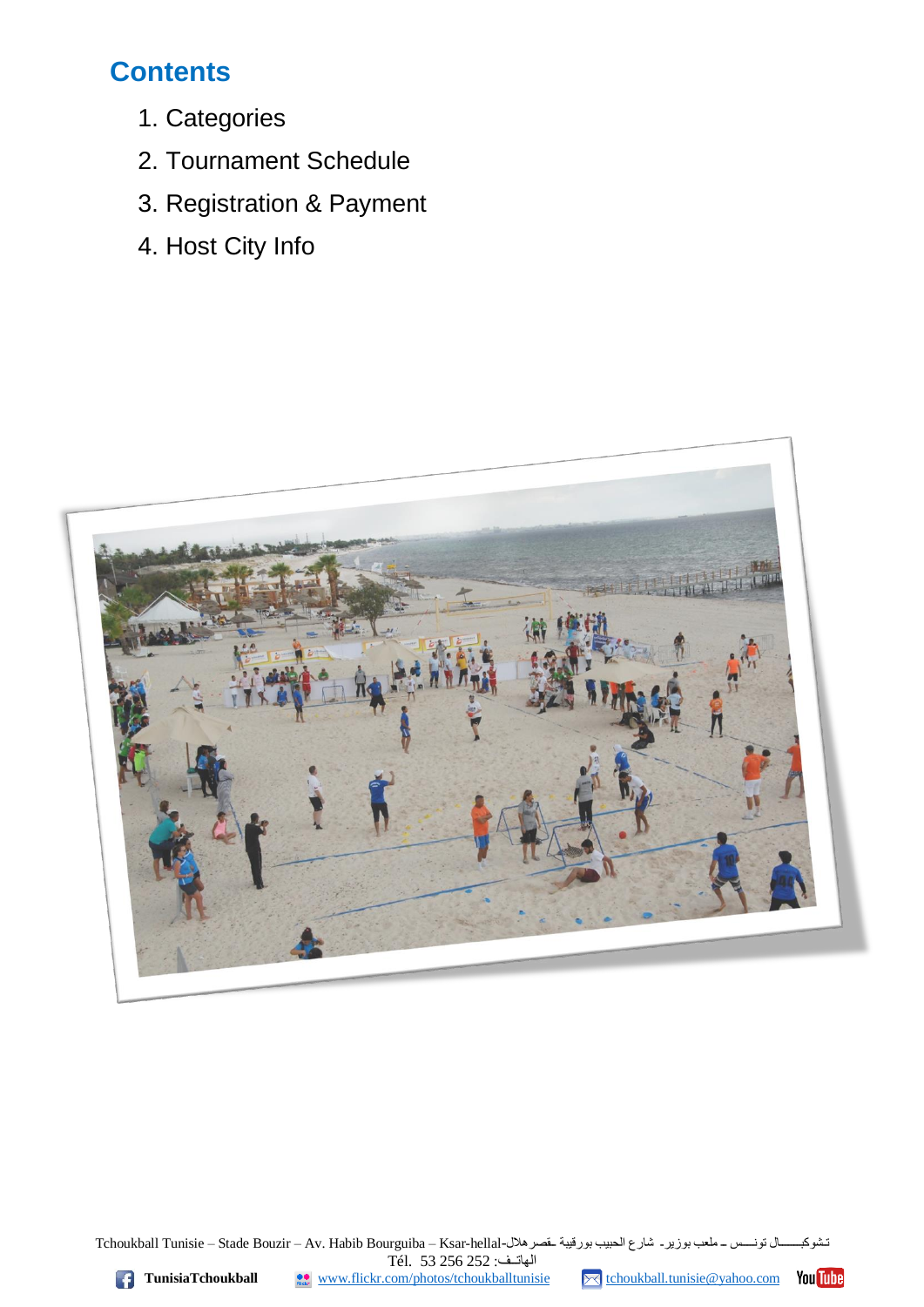### **1. CATEGORIES**

- ➢ Under 16
- ➢ Under 18
- ➢ OPEN
- ➢ Elite

The match length is 12 minutes.

Teams must be composed of at least 5 players (however we suggest entering 6 players per team) and can be mixed, male or female without any restriction.

A player can enter and play only in one team. A team can enter only for one tournament category.

#### **UNDER 16 TOURNAMENT**

Players born in 2006, 2007.

#### **UNDER 18 TOURNAMENT**

Players born in 2004, 2005.

#### **OPEN TOURNAMENT**

This tournament is conceived to every tchoukball passionate, from the most experienced players to the "Tchoukers for a day". There are no limits about age, gender, or experience.

#### **Elite TOURNAMENT**

The Elite tournament is planned for the most experienced players (mainly clubs or national selections).

### **2. TOURNAMENT SCHEDULE (subject to change)**

\* Times indicated are in local time.

| <b>THURSDAY 08 SEPTEMBER</b> |                 | <b>FRIDAY 09 SEPTEMBER</b> |         | <b>SATURDAY 10 SEPTEMBER</b> |                         | <b>SUNDAY 11 SEPTEMBER</b> |
|------------------------------|-----------------|----------------------------|---------|------------------------------|-------------------------|----------------------------|
| $15:00 -$<br>18:30           | Players arrival | <b>Breakfast</b>           |         | <b>Breakfast</b>             |                         | <b>Breakfast</b>           |
|                              |                 | $9:00 - 12:30$             | Matches | $9:00 - 12:30$               | Matches                 | Departure Until 11:00      |
|                              |                 | 12:45                      | Lunch   | 12:45                        | Lunch                   |                            |
|                              |                 | 14:00 - 18:30              | Matches | 14:00 - 16:00                | Matches                 |                            |
|                              |                 |                            |         | 16:00                        | Ranking<br>announcement |                            |
| 18:30                        | Welcome         |                            |         | 16:15                        | Final Match             |                            |
| 19:30                        | Dinner          | 19:30                      | Dinner  |                              | Dinner                  |                            |
|                              | Free            |                            | Free    | 19:30                        | Tchoukball party        |                            |

تـشوكبـــــــال تونــــس ــ ملعب بوزير- شارع الحبيب بورقيبة ــقصرهلال-Tchoukball Tunisie – Stade Bouzir – Av. Habib Bourguiba – Ksar-hellal الهاتــف: 252 256 53 .Tél

**TunisiaTchoukball WWW.flickr.com/photos/tchoukballtunisie** [tchoukball.tunisie@yahoo.com](mailto:tchoukball.tunisie@yahoo.com) **You up**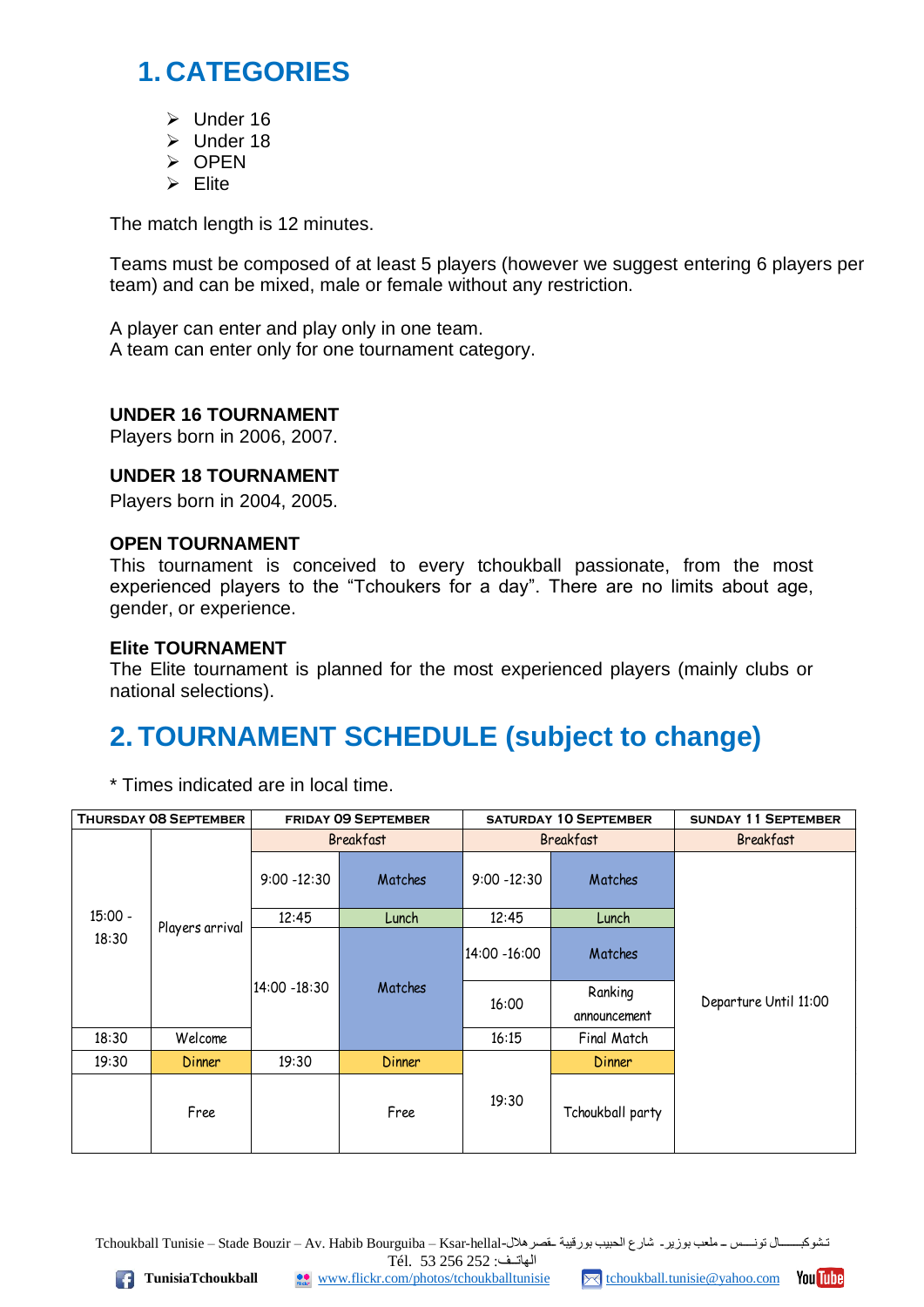### **3. REGISTRATION & PAYMENT**

### **3.1 REGISTRATION**

The registration must be done by **the team representative** through the online registration <https://www.saharabeachtchoukball.com/> before **15/08/2022**.

#### **The entry fees per team are the following:**

- $\triangleright$  Player Under16 tournament 50  $\epsilon$
- $\triangleright$  Player Under18 tournament 50  $\epsilon$
- ➢ Player Open tournament 70 €
- $\triangleright$  Player Elite tournament 100  $\epsilon$

#### **The entry fee includes.**

- ➢ Tournament enrolment,
- ➢ First medical assistance.

The entry fee does not include an insurance policy for injuries and civil responsibilities, which every player must have.

### **3.2 ACCOMMODATION**

The hotel **Sahara Beach Aquapark Resort** where the matches will be played will welcome you also for the stay.

#### **Meals:**

The all-inclusive of the hotel includes breakfast, lunch and dinner served buffet style with traditional Tunisian meals and international cooking.

You can also enjoy a leisurely lunch at Bar Beach "The Breeze" as a mini buffet. Ice cream for children is also available in snack bar.

Moreover, between 12:30 and 18:00, you can enjoy our various snack bars of salads, sandwiches, mini pizzas, burgers, pancakes, fruit, and ice.

On the other hand, this formula also includes the option to dine in their Italian restaurant "El Campo" which is available by reservation to taste all the flavors of Italian cooking.

#### **Drinks:**

The formula "all inclusive" of the Sahara Beach hotel includes refreshments, local drinks with or without alcohol. The bars and inland pools and the beach are open from 9 am to midnight.

#### **PRICES PER PERSON (all inclusive)**:

- $\geq$  Adults full board (double room) 40  $\epsilon$  per day
- $\triangleright$  Adults full board (triple room) 35  $\epsilon$  per day
- $\triangleright$  Children under 12 years old  $25 \in \text{per day}$
- $\triangleright$  Single room supplement 10  $\epsilon$  per day